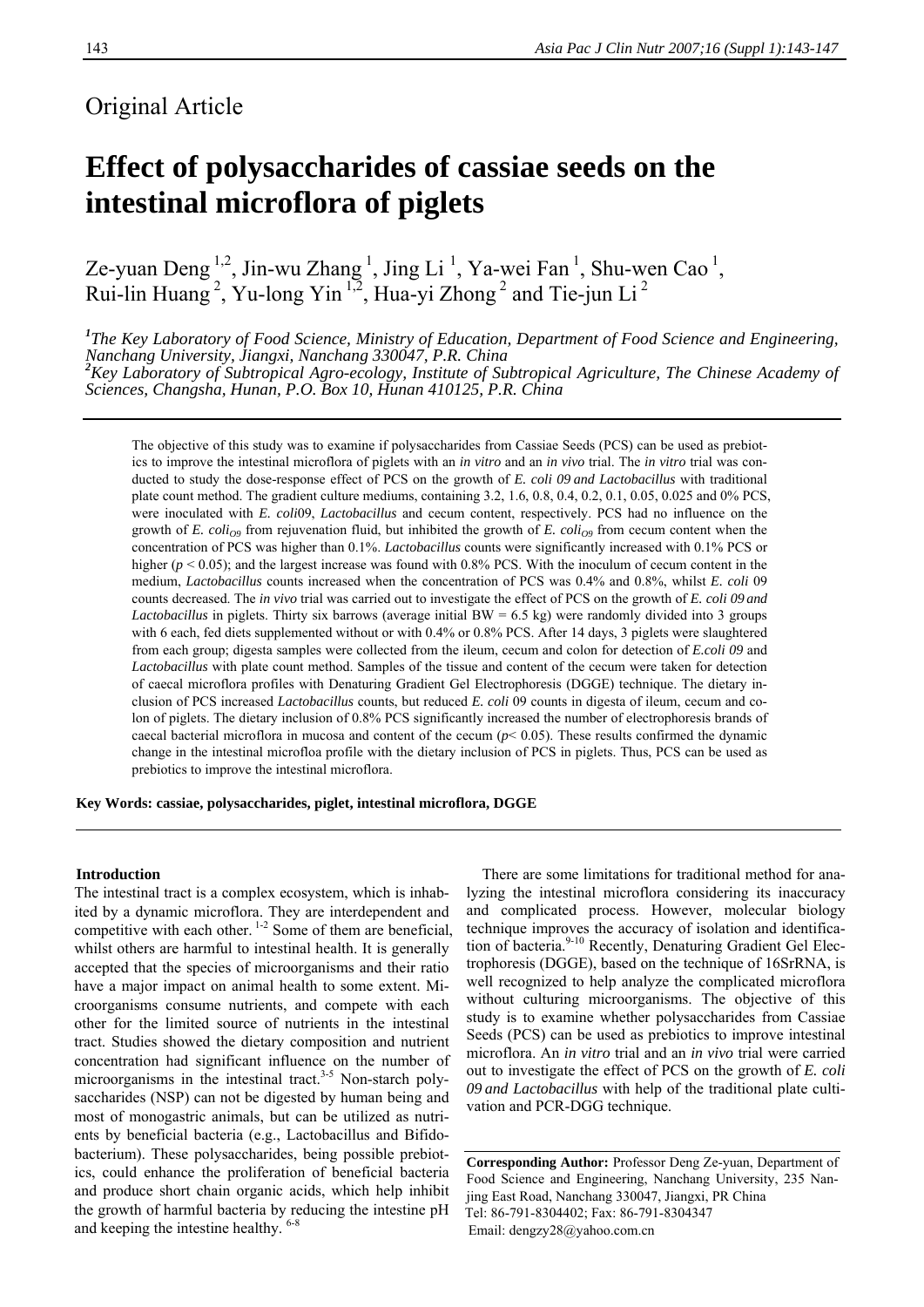# **Materials and methods**

# *Preparation of PCS*

PCS was prepared in the Sino-Germany Center of Food Science and Engineering of Nanchang University, obtained from Semen Cassiae seeds by isolation and extraction technique with boiling water, followed by precipitation and dialysis technique with ethanol (80%, v/v). The PCS is hazel powder of 86.5% polysaccharides, whose molecular weights range from 160,000 to 210,000 Da. These polysaccharides consist of D-mannose and Dgalactose with molar ratio of 6:1, connected as follows: [- Man (β1-4)-Man-(β1-4) Man (β1-4)-Man (β1-4)-Man (β1-4)-Man (β1-6 Gal)-]n<sup>11</sup>

# *The effect of PCS on the growth of E. coli 09 and Lactobacillus in vitro*

3.2% PCS was diluted to different gradients (3.2, 1.6, 0.8, 0.4, 0.2, 0.1, 0.05 and 0.025%) with TSB culture (Shanghai Medical Reagent Co Ltd.), which was also used as the blank. 100 mL of liquid culture medium for each gradient was transferred to the 150 mL conical flask, sterilized at 121℃ for 15 min, then cooled for use. The culture medium was inoculated with *E. coli* 09, *Lactobacillus* and cecum content, respectively. Three replicates of experiments were conducted for each combination of culture medium and inoculation. 100 μL of Serotype *E. coli* 09 rejuvenation fluid (The Institute of Microorganism, Chinese Academy of sciences), containing approximately 10 organisms, was added to the culture medium for *E. coli 09* inoculation; 2 mL of *Lactobacillus* rejuvenation fluid (The Institute of Microorganism, Chinese Academy of sciences), containing 200 organisms, was added to the culture medium for *Lactobacillus* inoculation. Cecum content was detected with 2×107 *Lactobacillus* and 6×10<sup>6</sup> *E. coli* 09 per gram. It was diluted with sterile water until the dilution contains 6 to10 *E. coli* 09 and 200 *Lactobacillus* per 100 μL in order to inoculate the similar number of organisms from cecum content as from the rejuvenation fluid in the culture medium. 100μL of the dilution was added to the culture medium for *E. coli 09* and *Lactobacillus* inoculation. The culture medium was incubated at 37℃ for 24 h in an oscillator incubator set at 1200 rpm.

After incubation, the enumeration of microorganisms in each bottle was conducted with the Plate Count Method. The *E. coli* 09 was detected in MacConkay culture (Shanghai Medical Reagent Co Ltd.), and the *Lactobacillus* was detected in the improved tomato juice agar culture (Shanghai Medical Reagent Co Ltd.).

# *The effect of PCS on the growth of E. coli 09 and Lactobacillus in piglets in vivo*

Eighteen barrows (Duroc  $\times$  Landrace  $\times$  Yorkshine), with an average initial body weight of  $6.5 \pm 0.52$ kg, were individually housed. The animals were randomly divided into three groups of 6 barrows per group and fed diets supplemented without or with 0.4 or 0.8% PCS, named as the control, low PCS and high PCS treatment, respectively. Water was freely available.

For each group, 3 piglets were slaughtered on day 14 of the trial. Ileum, cecum and colon were freshly obtained. Approximately 50 mg of intestinal content of each segment was collected in the 1.5 mL sterilized centrifuge

tube, diluted 10 times with sterilized water, and mixed thoroughly. Then the liquid mixture was further diluted to  $10^{-6}$ . 100 μL of  $10^{-4}$ ,  $10^{-5}$  and  $10^{-6}$  dilution were added to EMB and LBS, coated uniformly, then incubated at 37℃ for 24h and 72h, respectively. Three replicates of experiments were conducted for each dilution. After incubation, the colony count was determined.

#### *DGGE of mucosa and content of the cecum*

Cecum content was pressed into a sterilized coffee pot containing sterilized physiological saline of 4℃ and mixed thoroughly by twitching the stopcock for a few minutes. The liquid mixture was transferred into the sterilized centrifuge tube. The above procedure was repeated and another portion of liquid mixture was obtained and added to the same centrifuge tube. The combined liquid mixture was centrifuged at 4000 rpm for 10 min; the supernatant was transferred at another sterilized centrifuge tube, then centrifuged at 1300 rpm for 15 min. Removing the supernatant, 50 mg of the precipitate, the microorganism talus of cecum content, was weighed into 2mL centrifuge tube. Total DNA of the microorganism talus of cecum content was extracted with QIAamp®DNA Stool Mini kit. The same procedure was followed to obtain the microorganism talus and total DNA of cecum tissue.

Total DNA extracted from samples was used as templates to amplify fragments including 339-GC-f and AG-3'-539-r with help of primer, which is specific for V3 region of 6SrRNA of most bacteria, with Eppendorf Gene Amplifier.

#### *Specific primer design*

GC hairpin is rich in GC bases, which pair up with each other, and usually stable and difficult to be split. Attaching GC hairpin to one end of DNA prevents DNA from splitting into two single strands. To investigate the diversity of intestinal microflora with PCR-DGGE technique, the positive direction primer 5' was linked to GC hairpin. The amplified PCR complex was difficult to split in the running gel containing denaturants, whilst it was easy to split in DGGE. PCR complex, containing no GC hairpin, could split into two single strands at some gradient of running gel.

Single-stranded DNA migrates from negative to positive potential in DGGE, depending on the size of DNA instead of the base sequence of DNA. All of PCR complexes with the same length could split into singlestranded DNA of the same length. So the PCR complexes with the same length have similar electrophoresis behavior and can not be completely separated in DGGE.

#### *Fingerprint of 200bp from 339-539*

40 bp GC hairpin was added to 5'. Primer sequence was as follows. 339-GC-f: 5'-

CGCCCGGGGCGCGCCCCGGGCGGGGCGGGGGCA CGGGGGG-ACTCCTACGGGAGGCAGC AG-3'539-r: 5'-GTATTACCGCGGCTGCTGGCA-3'

PCR reaction system as follows (total system: 25μL): 10×PCR buffer: 2.5μL 10mM dNTPs 0.5μL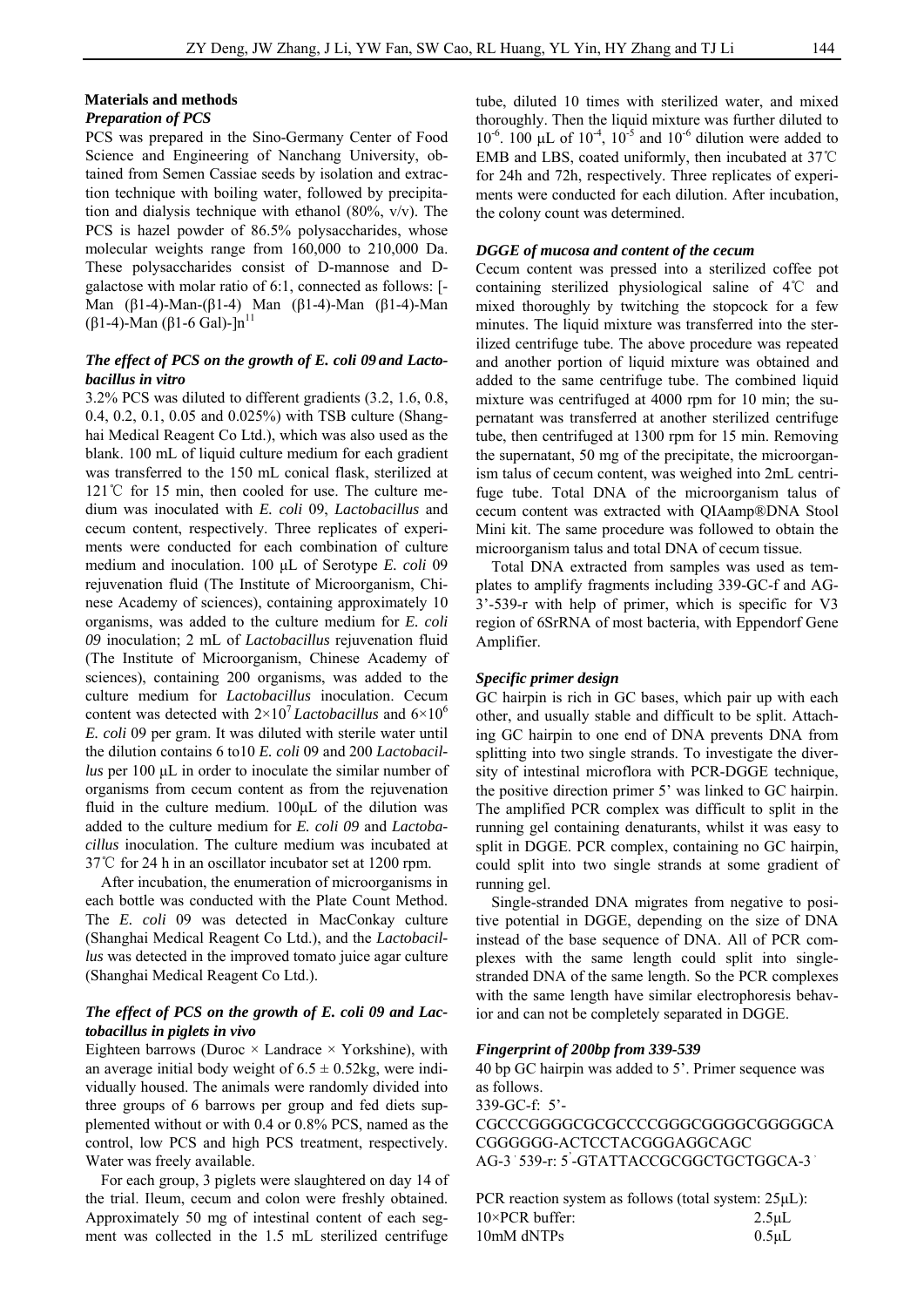| primer 1 (forward, $10$ pmol/ $\mu$ L):              | $1.25 \mu L$       |
|------------------------------------------------------|--------------------|
| primer 2 (reverse, $10 \text{ pmol/}\mu\text{L}$ )   | $1.25 \mu L$       |
| Dimethylsulfoxide (DMSO; 4%) (V/V):                  | 1.0 <sub>µ</sub> L |
| Taq DNA polymerase $(5 \text{ units/}\mu\text{L})$ : | $0.25 \mu L$       |
| DNA ( $\times$ 100 diluted, 5µL in 495µL water):     | $0.5$ uL           |
| Sterile deionized water (use for PCR only):          | 17.75µL            |

Procedure of PCR:

| PCR for DNA                           |                     |           |
|---------------------------------------|---------------------|-----------|
| Pre-heat                              | $94^{\circ}$ C 4min |           |
| Denature                              | 94°C 30sec          |           |
| Anneal                                | 56°C 30sec          | 29 cycles |
| Extension                             | $72^{\circ}$ C 2min |           |
| Final extension $72^{\circ}$ C 10 min |                     |           |
| Hold                                  | ⊿°∩                 |           |

As indicated in Table 1, two denaturized gel solutions were prepared with low and high concentration, and poured into a mold to form the linear gradient gel with gradient gel tools. The gel solidified after standing for 1h. 5μL sample was spotted in gel; and electrophoresis was conducted at 100V for 16-18h, allowing genes of different bacteria to be separated from each other  $12$ . After separation was completed, the fractions of DNA fragments of different length were visualized using an  $Ag<sup>+</sup>$  dye specific for DNA. DGGE profiles were analyzed for similarities between the samples by a specialized gel software (Molecular Analyst version 2.15, Bio-Rad, California, USA).

#### *Statistical analysis*

All data were represented as means  $\pm$  standard deviation (SD). A one-way analysis of variance was used to analyze all data. Differences were regarded significant at *p* ≤ 0*.*05.

#### **Results**

# *The influence of PCS on the growth of E. coli 09 and Lactobacillus in vitro*

The dose-response effect of PCS on the growth of *E. coli 09* and *Lactobacillus* was presented in Table 2. There were no significant differences (*p*>0.05) in counts of *E. coli09* among treatments with different concentrations of PCS in the single *E. coli 09* culture. Compared with the control, there was a significant increase  $(p<0.05)$  at counts of *Lactobacillus* in the single *Lactobacillus* culture when the concentration of PCS was higher than 0.1%; and

the largest increase was found when the concentraion of PCS was 0.8%. There was no difference (*p*>0.05) in counts of *Lactobacillus* between treatemnts with 0.05% and 0.025% PCS. With the inoculum of cecum content in the culture, compared with the control, Lactobacillus counts increased, whilst E. coli 09 counts decreased when the concentration of PCS was 0.4% and 0.8%. But it is noted that PCS inhibited the growth of Lactobacillus when the concentration of PCS was up to 1.6% and 3.2%, very probably because PCS had great water holding capacity and reduced water activity in vitro.

# *The effect of dietary inclusion of PCS on the growth of E. coliO9 and Lactobacillus in vivo*

Table 3 showed the effect of the inclusion of PCS on the growth of E. coli 09 and Lactobacillus in piglets. The counts of *Lactobacillus* increased in digesta of ileum, cecum and colon of piglets fed the diet with the high inclusion of PCS, while the counts of *E. coli* 09 decreased.

# *DGGE of mucosa and content of the cecum*

Fig 1 and 2 demonstrated DGGE profiles of mucosa and content of the cecum, respectively. The effect of dietary inclusion of PCS on the number of electrophoresis bands of mucosa and content in the cecum was presented in Table 4. There were different electrophoresis brands, between control and PCS. More bands such as d and e were shown except the common as a, b and c in PCS. There were significant differences (*p*<0.05) in fingerprints of the

#### **Table 1.** Composition of the gradient gel

|                                     | Low concen-        | High concen-       |
|-------------------------------------|--------------------|--------------------|
|                                     | tration gel        | tration gel        |
|                                     | (35%)              | (65%)              |
| 50X TAE buffer                      | $300 \mu L$        | $300 \mu L$        |
| Acrylamide/biacrylamide             | $3.75 \text{ mL}$  | $3.75$ mL          |
| Deionized formamide                 | $2.1 \text{ mL}$   | $3.9$ mL           |
| Urea                                | $2.205$ g          | $4.095$ g          |
| Dcode dye                           | 0 <sub>uL</sub>    | $150 \mu L$        |
| $10\%$ (w/v)<br>ammonium persulfate | $150 \mu L$        | $150 \mu L$        |
| Putrescine (TEMED)                  | $15 \mu L$         | $15 \mu L$         |
| Sterile water                       | To $15 \text{ mL}$ | To $15 \text{ mL}$ |

**Table 2.** Effect of PCS on the growth of *Ecoli09* and *Lactobacillus in vitro*

| PSC gradient<br>Microbe |               | $\overline{2}$    | 3              | 4                 | 5              | 6                 | 7                 | 8              | 9                 |            |
|-------------------------|---------------|-------------------|----------------|-------------------|----------------|-------------------|-------------------|----------------|-------------------|------------|
|                         | 3.2%          | 1.6%              | $0.8\%$        | 0.4%              | $0.2\%$        | 0.1%              | 0.05%             | 0.025%         | $\mathbf{0}$      |            |
| <i>Ecoli09</i> log      |               | $3.33 \pm$        | $3.45 \pm$     | $3.44 \pm$        | $3.44 \pm$     | $3.46 \pm$        | $3.39 \pm$        | $3.43 \pm$     | $3.42 \pm$        | $3.45 \pm$ |
| (cfu/mL)                |               | $0.05^{\text{a}}$ | $0.04^{\rm a}$ | 0.08 <sup>a</sup> | $0.10^a$       | $0.10^a$          | 0.07 <sup>a</sup> | $0.08^{\rm a}$ | $0.10^a$          | $0.12^a$   |
| Lactobacillus log       |               | $4.90 \pm$        | $5.17+$        | $5.43 \pm$        | $5.26 \pm$     | $5.31 \pm$        | $5.21 \pm 0.0$    | $4.81 \pm$     | $4.79 \pm$        | $4.72 \pm$ |
| (cfu/mL)                |               | $0.13^{ab}$       | $0.10^a$       | 0.08 <sup>a</sup> | $0.07^{\rm a}$ | $0.05^{\text{a}}$ | $7^{\mathrm{a}}$  | $0.05^{ab}$    | $0.18^{b}$        | $0.11^{b}$ |
| Content                 | Ecoli09       | $2.91 \pm$        | $2.84\pm$      | $2.71 \pm$        | $2.39\pm$      | $2.77\pm$         | $2.83 \pm$        | $3.07\pm$      | $3.07\pm$         | $3.12 \pm$ |
| piglets                 | Log (cfu/mL)  | $0.09^{ab}$       | $0.04^{ab}$    | $0.13^a$          | $0.12^a$       | $0.17^{ab}$       | $0.13^{ab}$       | $0.12^{b}$     | 0.09 <sup>b</sup> | $0.12^{b}$ |
| cecum                   | Lactobacillus | $4.50 \pm$        | $4.58 \pm$     | $4.70 \pm$        | $4.74 \pm$     | $4.62 \pm$        | $4.67\pm$         | $4.31 \pm$     | $4.37\pm$         | $4.33 \pm$ |
|                         | log(cfu/mL)   | $0.03^{ab}$       | $0.05^{ab}$    | $0.07^{\rm a}$    | $0.03^a$       | $0.08^{ab}$       | $0.06^{ab}$       | $0.05^{\rm b}$ | $0.05^{\rm b}$    | $0.11^{b}$ |

Note: a,bMeans within same rows without a common superscript have different significantly  $(p < 0.05)$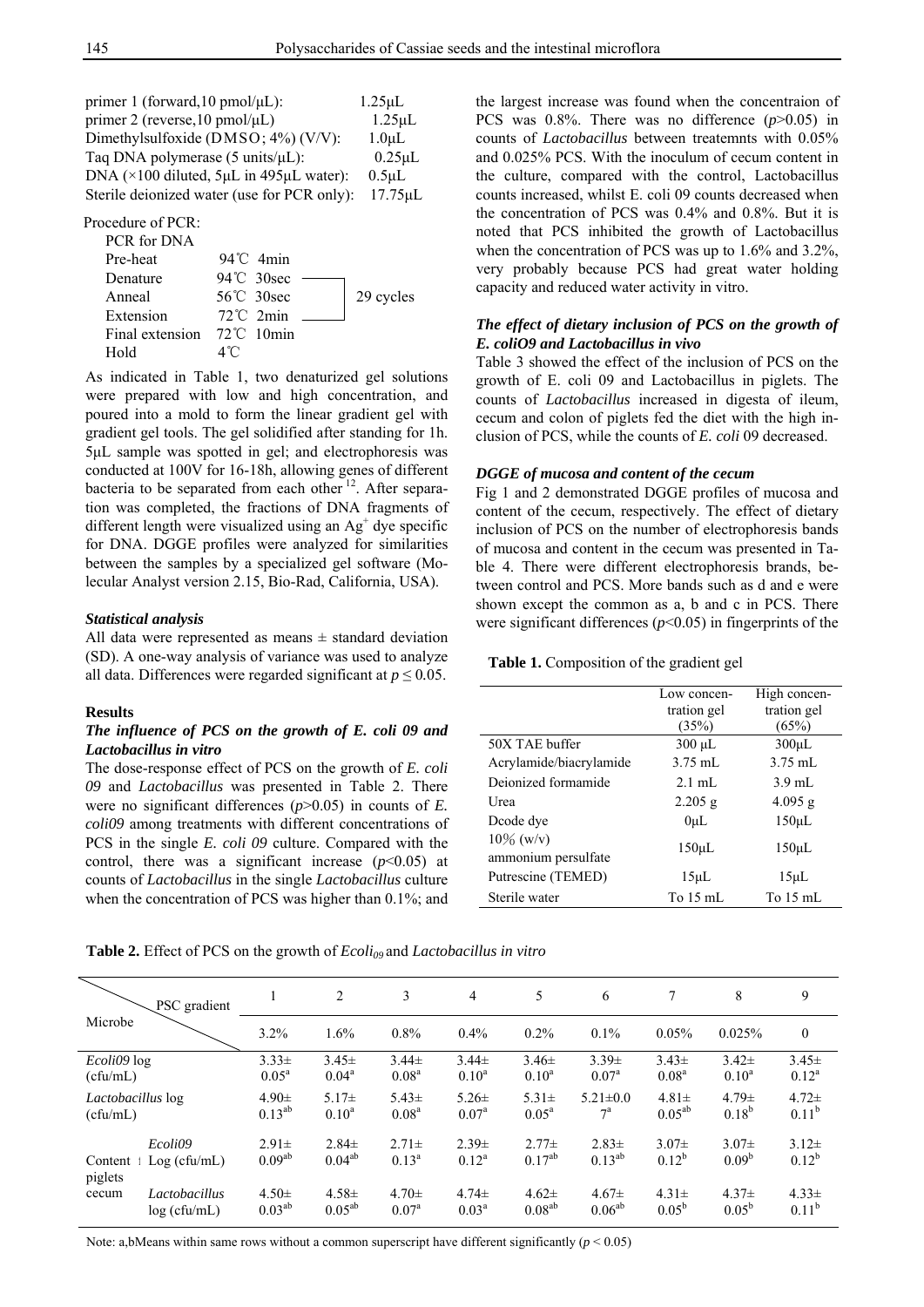|               |              | Control group              | $0.4\%$ PCS<br>(low dose)     | $0.8\%$ PCS<br>(high dose)   |
|---------------|--------------|----------------------------|-------------------------------|------------------------------|
| Lactobacillus | Ileum        | $7.93 \pm 0.12^b$          | $8.22 \pm 0.27$ <sup>ab</sup> | $8.68 \pm 0.21$ <sup>a</sup> |
|               | cecum        | $7.65 \pm 0.39^b$          | $8.53 \pm 0.21^a$             | $8.84 \pm 0.11$ <sup>a</sup> |
|               | colon        | $8.39 \pm 0.08^b$          | $8.67 \pm 0.17^{ab}$          | $8.96 \pm 0.14$ <sup>a</sup> |
| $Ecoli_{09}$  | <b>Ileum</b> | $4.76 \pm 0.13^{\text{a}}$ | $4.43 \pm 0.13^a$             | $4.35 \pm 0.25^{\text{a}}$   |
|               | cecum        | $4.93 \pm 0.26^b$          | $4.51 \pm 0.11^{ab}$          | $4.41 \pm 0.12^a$            |
|               | colon        | $4.80 \pm 0.14^b$          | $4.47 \pm 0.18^{ab}$          | $3.98 \pm 0.09^a$            |
|               |              |                            |                               |                              |

**Table 3.** Effect of PCS on intestinal microorganisms in vivo ((Lgcfu)/g)

Note: a,bMeans within same rows without a common superscript have different significantly ( $p < 0.05$ )



Note: high dose group was band 1-3, low dose group was band 4-6, control group was band 7-8

**Figure 1.** DGGE profiles of microorganisms of cecum content



Note: high dose group was band 1-3, low dose group was band 4-6, control group was band 7-8

**Figure 2.** DGGE profiles of microorganisms of cecum mucosa

caecal bacterial microflora between piglets receiving different dietary inclusions of PCS. Compared with the control, the dietary inclusion of 0.8% PCS significantly increased the number of electrophoresis brands of the caecal bacterial microflora in mucosa and content of the cecum  $(p<0.05)$ .

|                       |  |  |  | <b>Table 4.</b> The effect of PCS on the number of |  |
|-----------------------|--|--|--|----------------------------------------------------|--|
| electrophoresis bands |  |  |  |                                                    |  |

|                  | Control<br>group           | $0.4\%$ PCS<br>(low dose) | $0.8\%$ PCS<br>(high dose) |
|------------------|----------------------------|---------------------------|----------------------------|
| Cecum<br>content | $10.3 \pm 1.0^a$           | $11.0 \pm 1.0^{ab}$       | $14.0 \pm 2.0^{\circ}$     |
| Cecum<br>mucosa  | $12.7 \pm 1.53^{\text{a}}$ | $14.3 \pm 2.08^{ab}$      | $16.3 \pm 1.53^b$          |

Note: a,b<sub>Means</sub> within same rows without a common superscript have different significantly  $(p < 0.05)$ 

#### **Discussion**

# The influence of PCS on the growth of E. coli<sub>O9</sub> and *Lactobacillus in vitro*

 There were no differences in counts of *coliform* bacteria among different concentrations of PCS in the culture inoculated with  $E.$   $coli<sub>09</sub>$  only. This finding is in agreement with the results reported by Yan-Chengnong<sup>13</sup>, showing no significant influence of PCS on  $E$ . coli<sub>O9</sub> in vitro.

Compared with the control, counts of *Lactobacillus* increased when the concentration of PCS was higher than 0.1%, and reached the highest value at 0.8%. However, there was no difference in counts of *Lactobacillus* between treatemnt with 0.025% and 0.05% PCS.

 Compared with the control, *Lactobacillus* counts were increased and  $E.$   $coli<sub>09</sub>$  counts were reduced in the culture inoculated with cecum content dilution when PCS concentration was 0.1% and higher, and more significantly when PCS concentration was 0.4% and 0.8%. It is obvious that PCS benefits the proliferation of *Lactobacillus* in the culture inoculated with *Lactobacillus* rejuvenation fluid or cecum content. PCS had no influence on the growth of  $E_{\text{.}coll<sub>O9</sub>}$  in the culture inoculated with rejuvenation fluid, but inhibited the growth of  $E$ .  $colio<sub>9</sub>$  inoculated with cecum content dilution when the concentration of PCS was higher than  $0.1\%$ .

In the *in vivo* experiment, *Lactobacillus* counts were increased in digesta of ileum, cecum and colon of piglets fed diets with low and high inclusion of PCS, whilst *E.*   $\text{coli}_{O9}$  counts were reduced, especially with the high